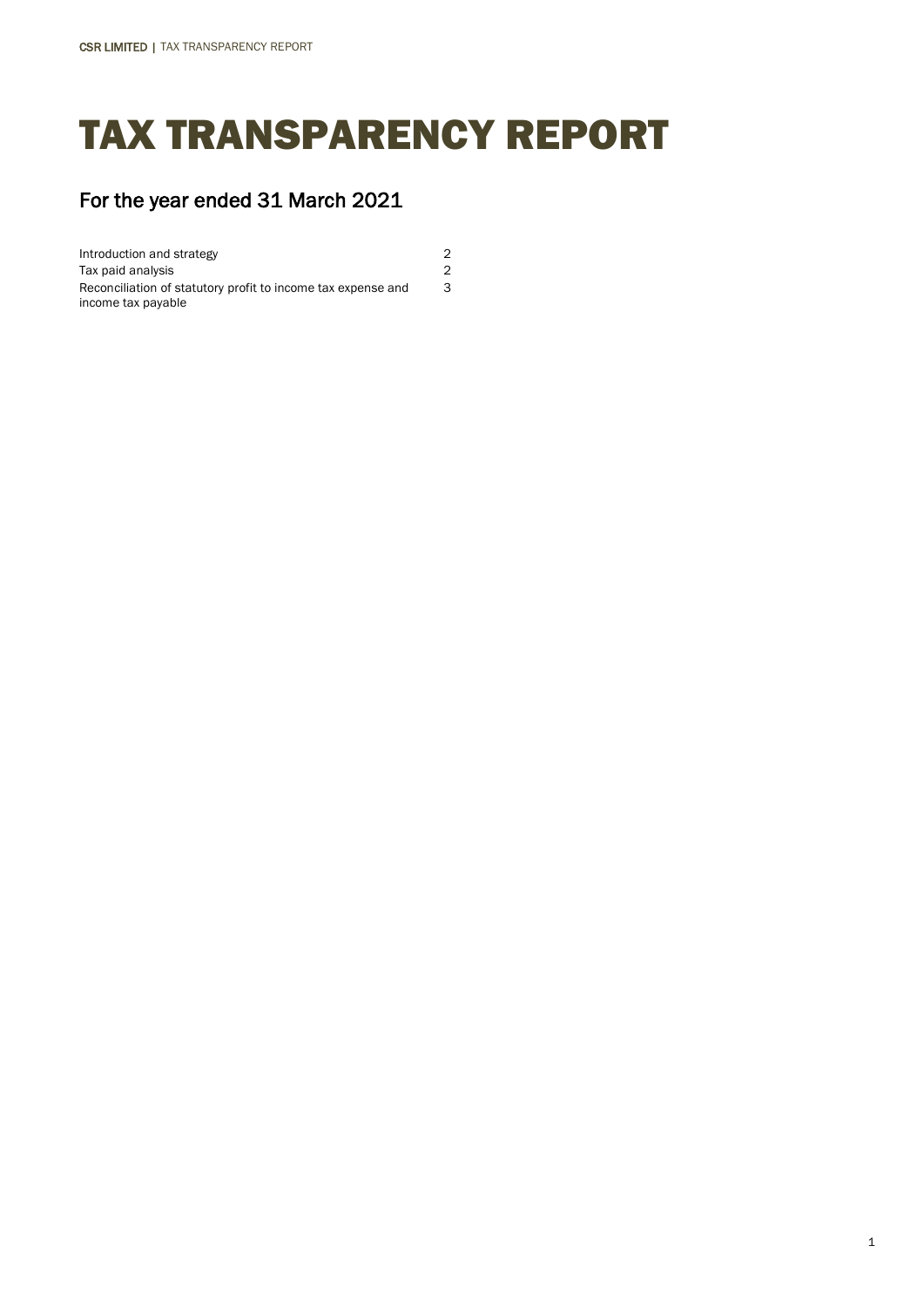#### Introduction and strategy

CSR Limited is a leading provider of building products to the residential and commercial construction industry. The CSR group has an interest in the smelting of aluminium through its 70% interest in Gove Aluminium Finance Limited, which owns 36.05% of the Tomago aluminium smelter located near Newcastle, NSW. CSR also maximises returns from the sale of its surplus land by advancing sites through stages of the development process.

CSR Limited is listed on the Australian Securities Exchange and has a strong commitment to risk management and corporate governance. The Board's Risk and Audit Committee place a high emphasis on the management of risk. Early engagement with tax advisers and tax authorities is undertaken to fully comply with tax obligations. As such, tax compliance is given utmost importance and all material tax obligations are up to date for the group.

CSR carries out operations in Australia and New Zealand. The Australian wholly owned entities form a tax consolidated group where CSR Limited is the head entity. Our offshore related party dealings are immaterial in the context of the overall financial result of CSR.

This tax transparency report sets out relevant tax information for CSR Limited and its controlled entities (CSR group or CSR) for the year ended 31 March 2021 (YEM21) with comparatives for 31 March 2020 (YEM20).

#### Tax paid analysis

The majority of CSR's taxes are paid in Australia. This is in line with the majority of CSR's business operations being in Australia. In addition to company tax, CSR pays fringe benefits tax (FBT), payroll tax, property taxes, stamp duty on asset transactions and other taxes. In addition, CSR collects and pays 'pay as you go withholding' (PAYGW) taxes on behalf of its employees, goods and services tax (GST) and withholding taxes.

CSR also has business operations in New Zealand and pays taxes in this jurisdiction.

Provided below is a summary of the taxes paid, collected and remitted by CSR to Australian and New Zealand tax authorities during the financial year ended 31 March 2021.

| \$million           | <b>Australia</b> | <b>New Zealand</b> | <b>Total</b> |
|---------------------|------------------|--------------------|--------------|
| <b>Tax Type</b>     |                  |                    |              |
| On own behalf       |                  |                    |              |
| Company tax         | 61.6             | (0.5)              | 61.1         |
| FBT                 | 1.9              | 0.2                | 2.1          |
| Payroll tax         | 16.5             |                    | 16.5         |
| Land tax            | 8.1              |                    | 8.1          |
| Stamp duty          | 0.2              |                    | 0.2          |
|                     |                  |                    |              |
| On behalf of others |                  |                    |              |
| <b>GST</b>          | 53.2             | 4.4                | 57.6         |
| <b>PAYGW</b>        | 79.0             | 2.1                | 81.1         |
| Total               | 220.5            | 6.2                | 226.7        |

- Company tax based on the tax paid to the relevant tax authorities by CSR
- Fringe benefits tax –paid on benefits provided to staff
- Payroll tax –paid on CSR's employment costs
- Stamp duty tax paid on purchase of real property
- Land tax tax paid on the ownership of land
- GST net GST collected by CSR (GST collected on sales and GST on imports less GST paid on business inputs)
- PAYGW employee income tax remitted to the relevant tax authority on remuneration paid by CSR to its employees and others

### Australia (A\$million)





1 Other taxes include FBT, stamp duty and land tax.



1 Other taxes include FBT.